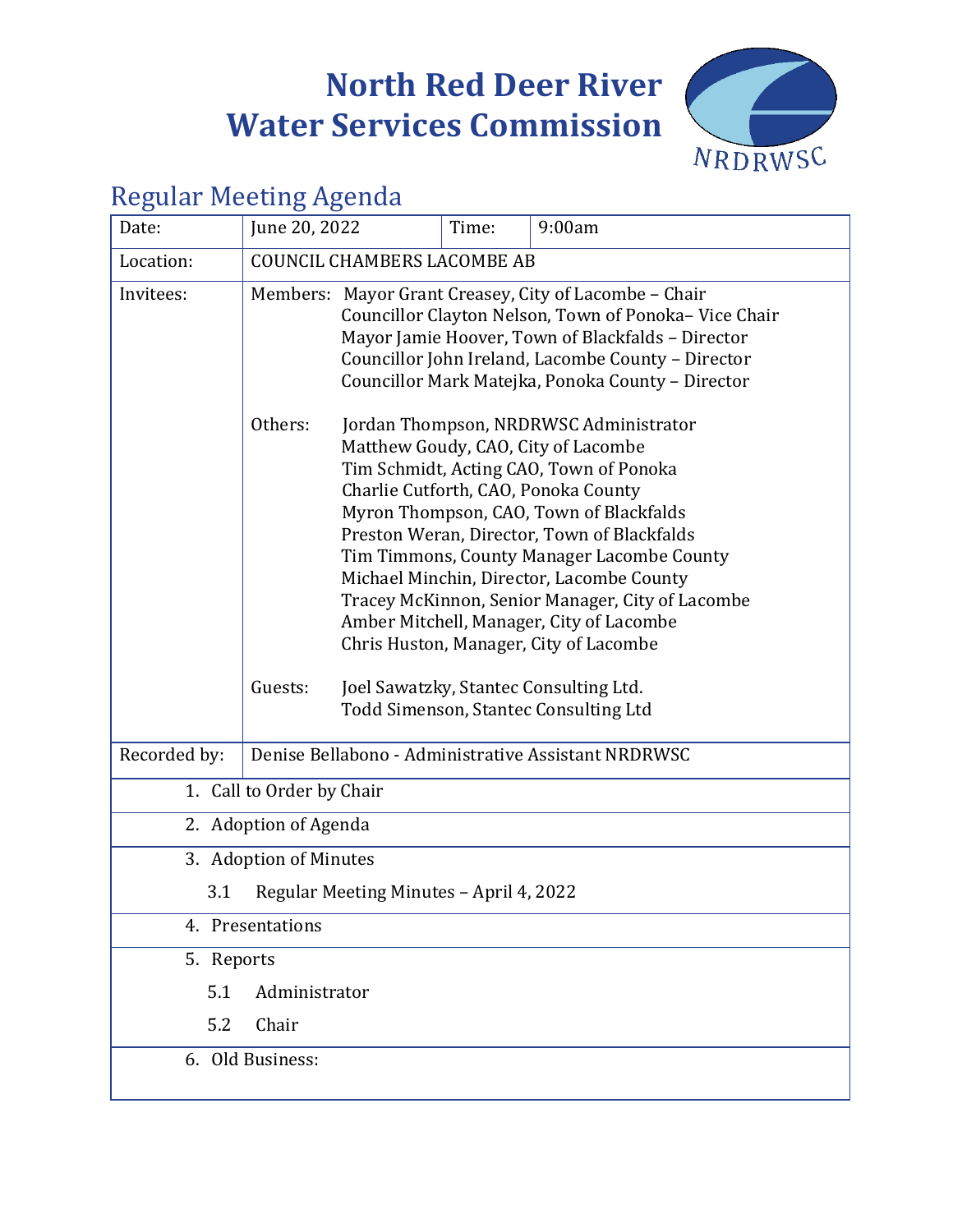7. New Business / Emergent Items:

- 7.1 [Management and Operations Service Contract](#page-8-0) Jordan Thompson, NRDRWSC Administrator
- 8. Correspondence
	- 8.1 City of Red Deer True-Up [Jordan Thompson, NRDRWSC Administrator](#page-10-0)

9. In Camera

10.Next Meeting Date:

September 19, 2022, in Council Chambers, City of Lacombe, at 9:00am

11.Adjournment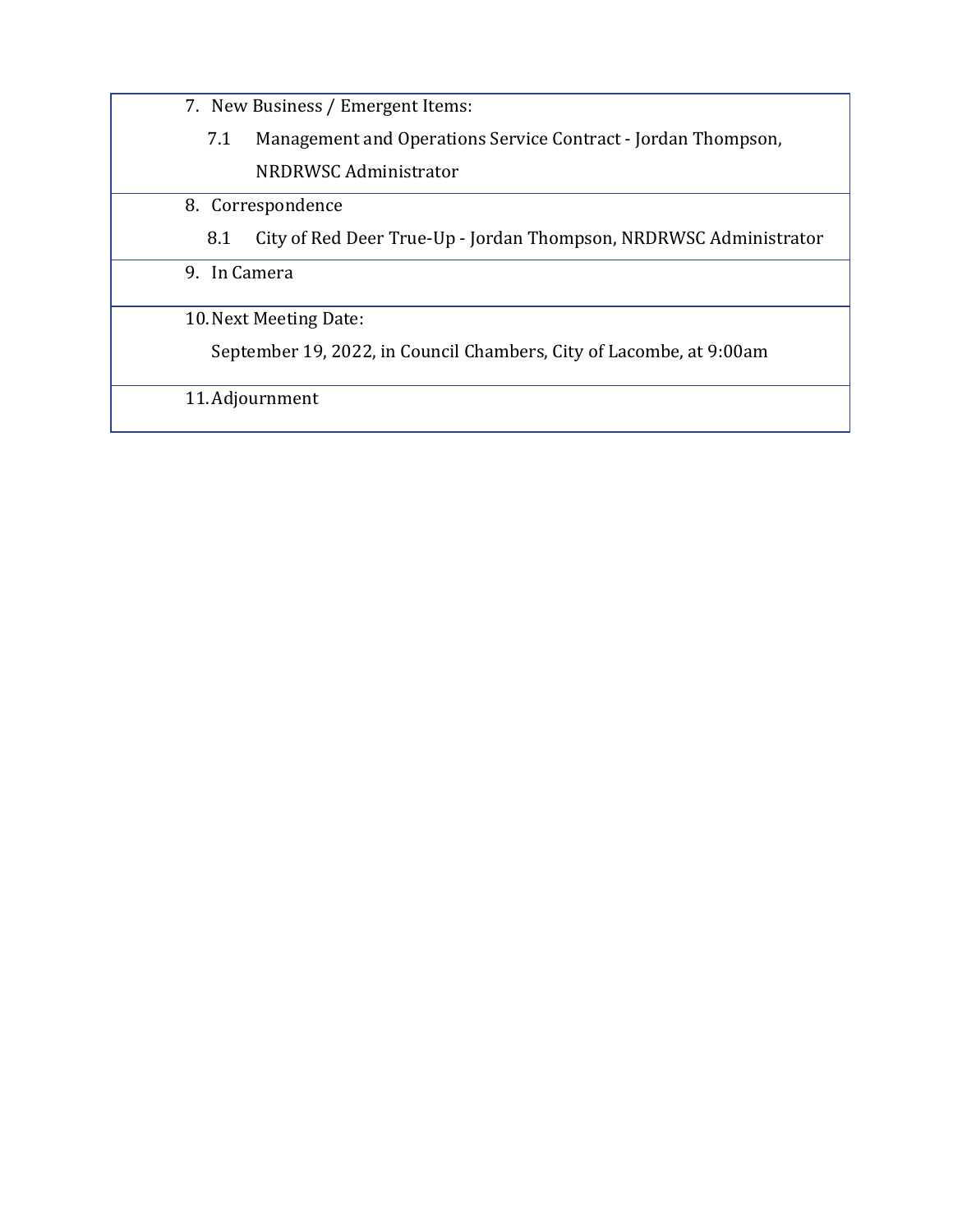### <span id="page-2-0"></span>**NORTH RED DEER RIVER WATER SERVICES COMMISSION MEETING MINUTES April 4, 2022**

| In Attendance:         | Mayor Grant Creasey, NRDRWSC Chair, City of Lacombe,<br>Councillor Clayton Nelson, NRDRWSC Vice-Chair, Town of Ponoka,<br>Councillor John Ireland, Lacombe County<br>Councillor Mark Matejka, Ponoka County<br>Mayor Jamie Hoover, Town of Blackfalds                                                                                                                                                                                       |
|------------------------|---------------------------------------------------------------------------------------------------------------------------------------------------------------------------------------------------------------------------------------------------------------------------------------------------------------------------------------------------------------------------------------------------------------------------------------------|
| <b>Others Present:</b> | Jordan Thompson, NRDRWSC CAO<br>Denise Bellabono, NRDRWSC Administrative Assistant<br>Sandra Lund, CAO, Town of Ponoka<br>Matthew Goudy, CAO, City of Lacombe<br>Preston Weran, Director of Infrastructure and Property Services,<br>Town of Blackfalds<br>Tim Timmons, County Manager, Lacombe County (remote)<br>Tracey McKinnon, Senior Manager of Finance, City of Lacombe<br>Angela Smith, Regional Utilities Foreman, City of Lacombe |
| Guests:                | Joel Sawatzky, Stantec Consulting Ltd.<br>Todd Simenson, Stantec Consulting Ltd<br>Alan Litster, CPA, CA, BDO Canada LLP<br>Ryan Wachter, CPA, CA, BDO Canada LLP                                                                                                                                                                                                                                                                           |
| <b>Regrets:</b>        | Myron Thompson, CAO, Town of Blackfalds<br>Charlie Cutforth, CAO, Ponoka County<br>Michael Minchin, Director of Corporate Services, Lacombe County<br>Chris Huston, Utilities Manager, City of Lacombe<br>Amber Mitchell, Engineering Manager, City of Lacombe                                                                                                                                                                              |

# **1. Call to Order:**

*Chair Creasey called the meeting to order at 9:06 am.*

# **2. Adoption of the Regular Meeting Agenda**

*MOVED by Mayor Hoover that the regular meeting agenda for April 4, 2022, be adopted as presented.*

*CARRIED UNANIMOUSLY*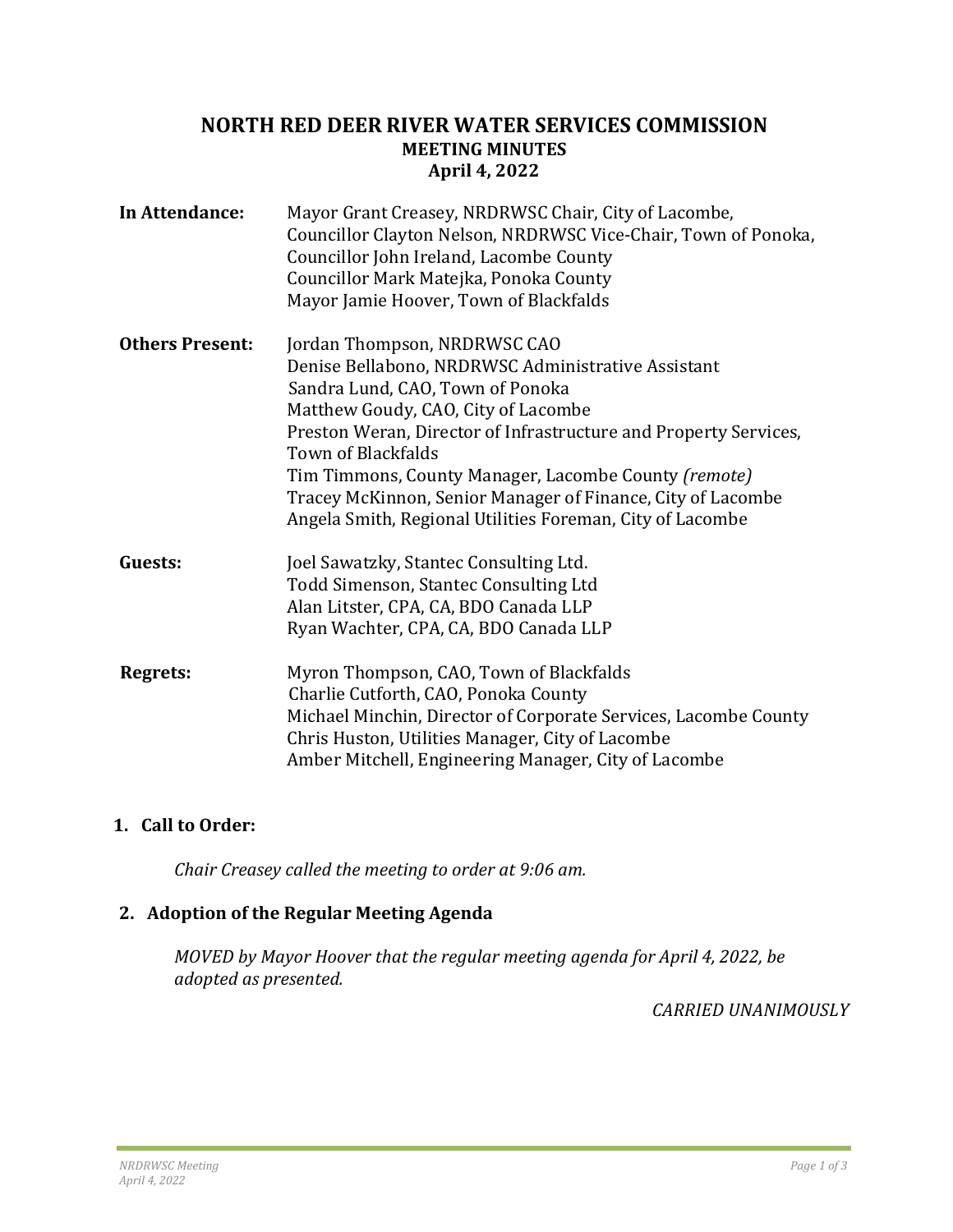### **3. Adoption of the Minutes:**

*MOVED by Councillor Ireland that the minutes for December 6, 2021, be adopted as amended.*

#### *CARRIED UNANIMOUSLY*

#### **4. Presentations**

4.1. 2021 Financial Audit – BDO Canada LLP

Mr. Litster and Mr. Wachter of BDO Canada LLP, reviewed the Auditor's Report and the 2021 Audited Financial Statements, comprising of the financial position as of December 31, 2021.

In summary:

- Financial statements presented fair in all respect as a "clean audit".
- Long-term debt payments for 2021 will be \$809,000.
- The non-financial assets book value is \$27 million cost less amortization, surplus of 25.8 million.
- Expense summary was given, outlining assets, expenses and expenditures for the ECN waterline tie in, the water value repairs cost and final year end operation transactions, capital transactions and financing transaction for end of year.

#### **5. Reports**

5.1. Administrator

CAO Thompson presented the Administration Report highlighting the Board of Directors Training, confirming the members chose May 17th. Other municipalities were contacted for show of interest and indication of topics to be included in the training. Ermineskin Cree Nation (ECN) has selected an engineer for the on-reserve system improvement. Phase 3 of the project plan requires a resolution from the Board.

*MOVED by Mayor Hoover to accept the April 4, 2022, Administration Report as information.*

#### **6. Old Business**

#### **7. New Business / Emergent Items:**

#### 7.1. 2021 Financial Audit

Sr. Manager McKinnon presented the 2021 Financial Audit to be submitted to Alberta Municipal Affairs by May 1, 2022.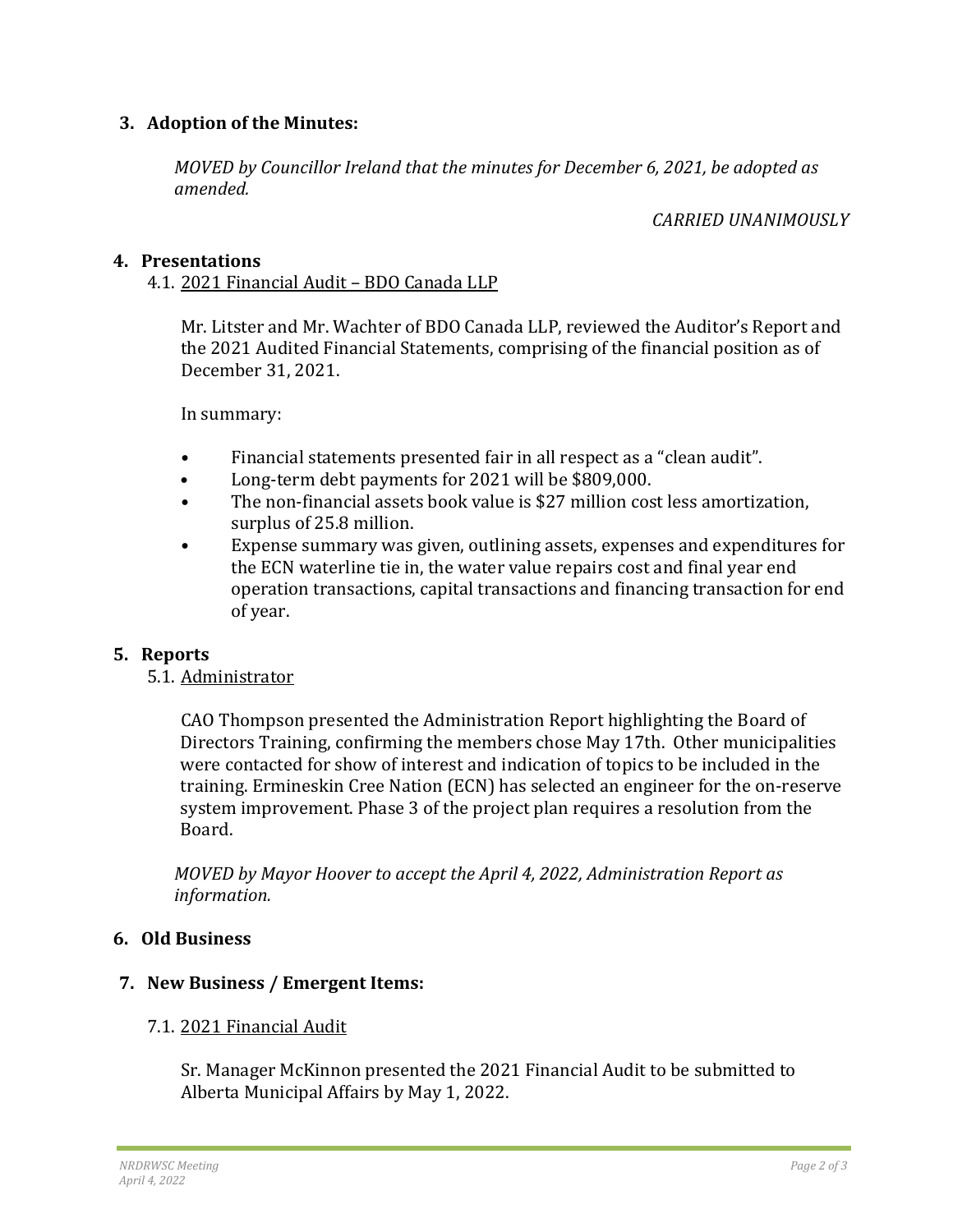*MOVED by Vice-Chair Nelson that the Commission approve the North Red Deer River Water Services Commission 2021 Audited Financial Statement as amended.*

### *CARRIED UNANIMOUSLY*

*MOVED by Councillor Matejka that the Commission approve the \$454,592 transfer to the Capital Reserve.* 

*CARRIED UNANIMOUSLY*

*MOVED by Councillor Matejka that the Commission approve increase of \$88,326 rate transfer from the operating reserve.*

*CARRIED UNANIMOUSLY*

#### **8. Next Meeting:**

Monday, June 20, 2022, at 9:00 am, City of Lacombe Council Chambers

# **Adjournment:**

*MOVED by Vice-Chair Nelson to adjourn the meeting at 9:45 am.*

*CARRIED UNANIMOUSLY*

 $\overline{\phantom{a}}$  , and the contract of the contract of the contract of the contract of the contract of the contract of the contract of the contract of the contract of the contract of the contract of the contract of the contrac Chairperson Administrator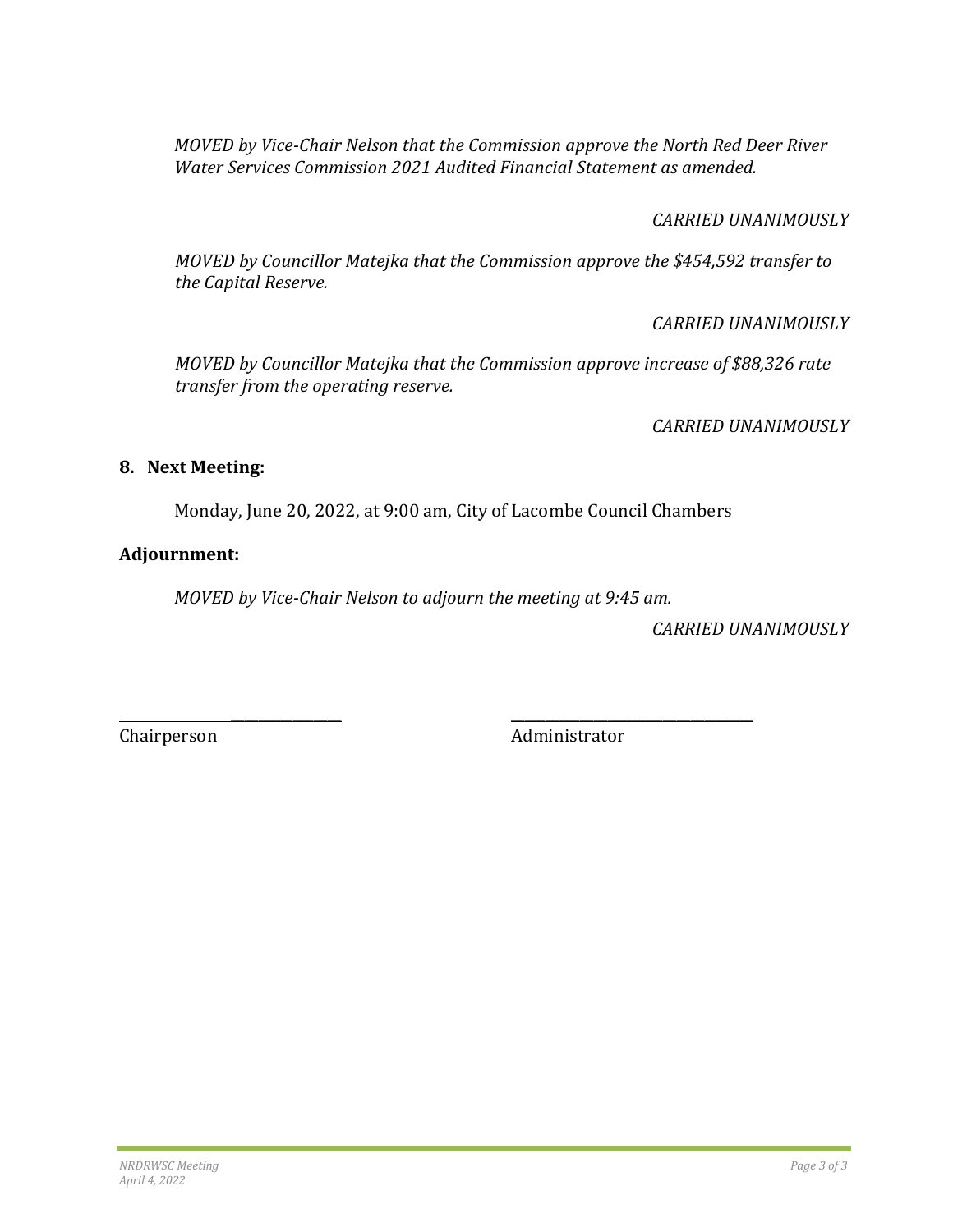# <span id="page-5-0"></span>**Administration Reports**

# **Administrative, Financial & Operational**

Date: June 20, 2022 Presented by: CAO, Sr. Finance Manager, Operations Supervisor



# **ADMINISTRATIVE**

### **Board of Director Training**

- The Board of Director Training has been rescheduled for October 21<sup>st</sup> in Lacombe.
- Commission Administration is confirming the attendance of other regional services commissions who earlier expressed interest in the training.

# **Road Allowance Agreements**

- The Commission's asset management plan identified missing road allowance agreements between the Commission and the following members:
	- o Town of Blackfalds,
	- o City of Lacombe,
	- o Town of Ponoka, and
	- o Ponoka County.
- Member Administrations have been contacted with a target of formalizing the missing road allowance agreements by the end of 2022.

# **Waterline Extension**

- Per the Board's direction on September 13, 2021, the Commission is in Phase 2 of its Project Plan: ECN Membership Agreement.
- Mid-May, ECN provided comments on the draft membership agreement.
- Administration engaged Kelley L Fiske-Nielsen, a partner with Brownlee, to review and provide legal advice.
- The trigger to initiate Phase 3: Funding Agreements is a resolution from the Board.
- An updated copy of the project plan is available on <https://www.nrdrwsc.ca/information.html>

# **FINANCIAL**

As seen in Table 1, overall, 2022 water volume are slightly higher by 0.9% than 2021 levels.

| <b>Member</b>     | 2021      | 2022      |
|-------------------|-----------|-----------|
| City of Lacombe   | 515,166   | 517,327   |
| <b>Blackfalds</b> | 312,599   | 314,183   |
| Lacombe County    | 12,972    | 19,881    |
| Ponoka            | 267,615   | 267,206   |
| Ponoka County     | 3,066     | 2,989     |
| <b>Total</b>      | 1,111,418 | 1,121,586 |

Table 1 - Water volumes (in cubic meters) - January to May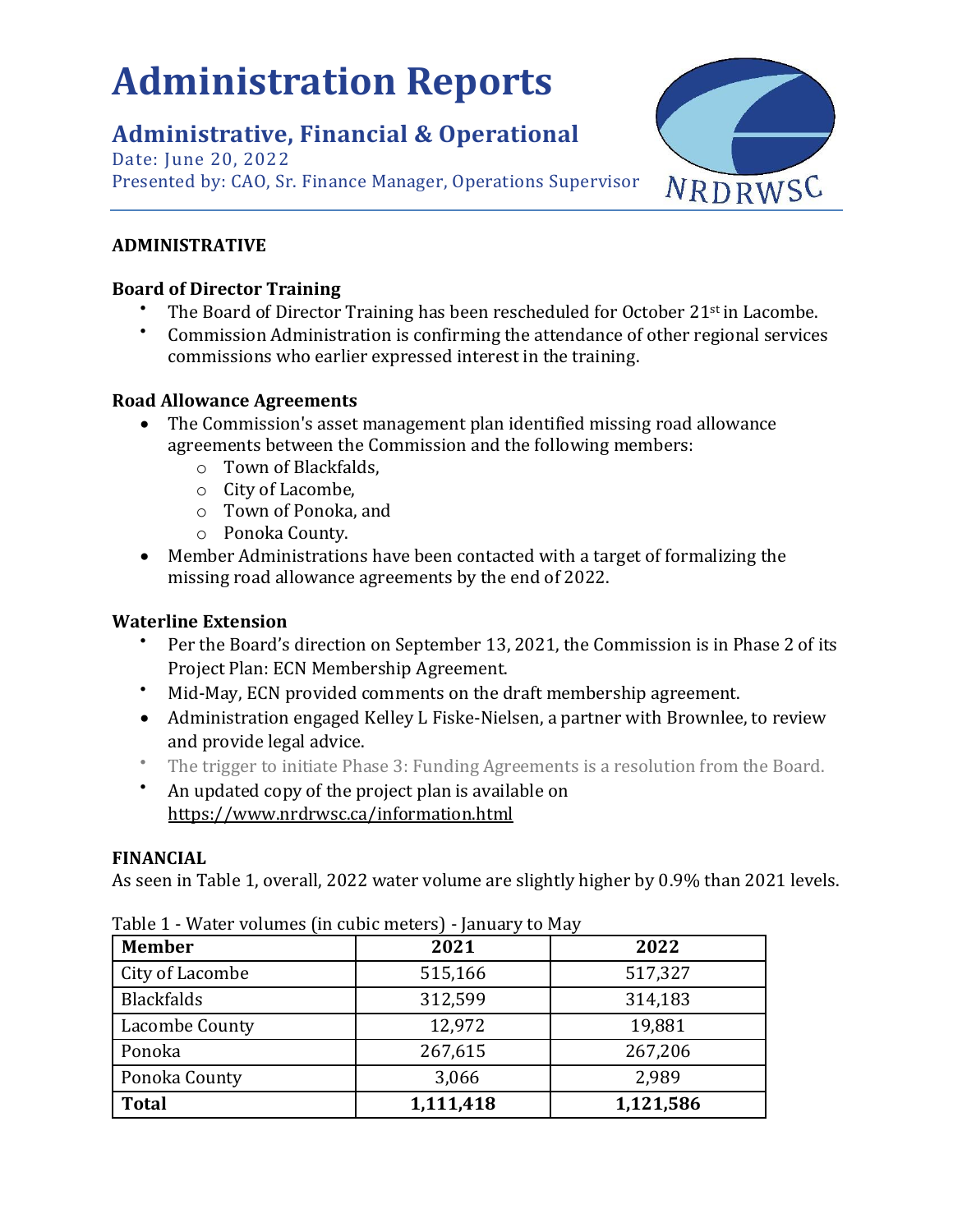#### **Revenue**

As of May 2022, YTD (year to date) actual revenues are lower than YTD budgeted revenues by \$250,859 or 10.31%. Water usage is typically higher in the summer months which will increase revenues as the year progresses.



**Revenue YTD vs Budget** 

#### **Expenses**

As of May 2022, the YTD actual expenses are lower than YTD budgeted expenses by approximately \$280,000 or 14.5%. Expenses typically are higher during the summer months when weather is more favourable for repairs as required.



#### **Expenses YTD vs Budget**

#### Projected Surplus/Deficit

As of May 2022, the Water Commission is at a net surplus of approximately \$29,000.

**North Red Deer River Water Services Commission** 5432 56th Avenue Lacombe, Alberta T4L 1E9 Phone: (403) 782-6666 [www.nrdrwsc.ca/](http://www.nrdrwsc.ca/)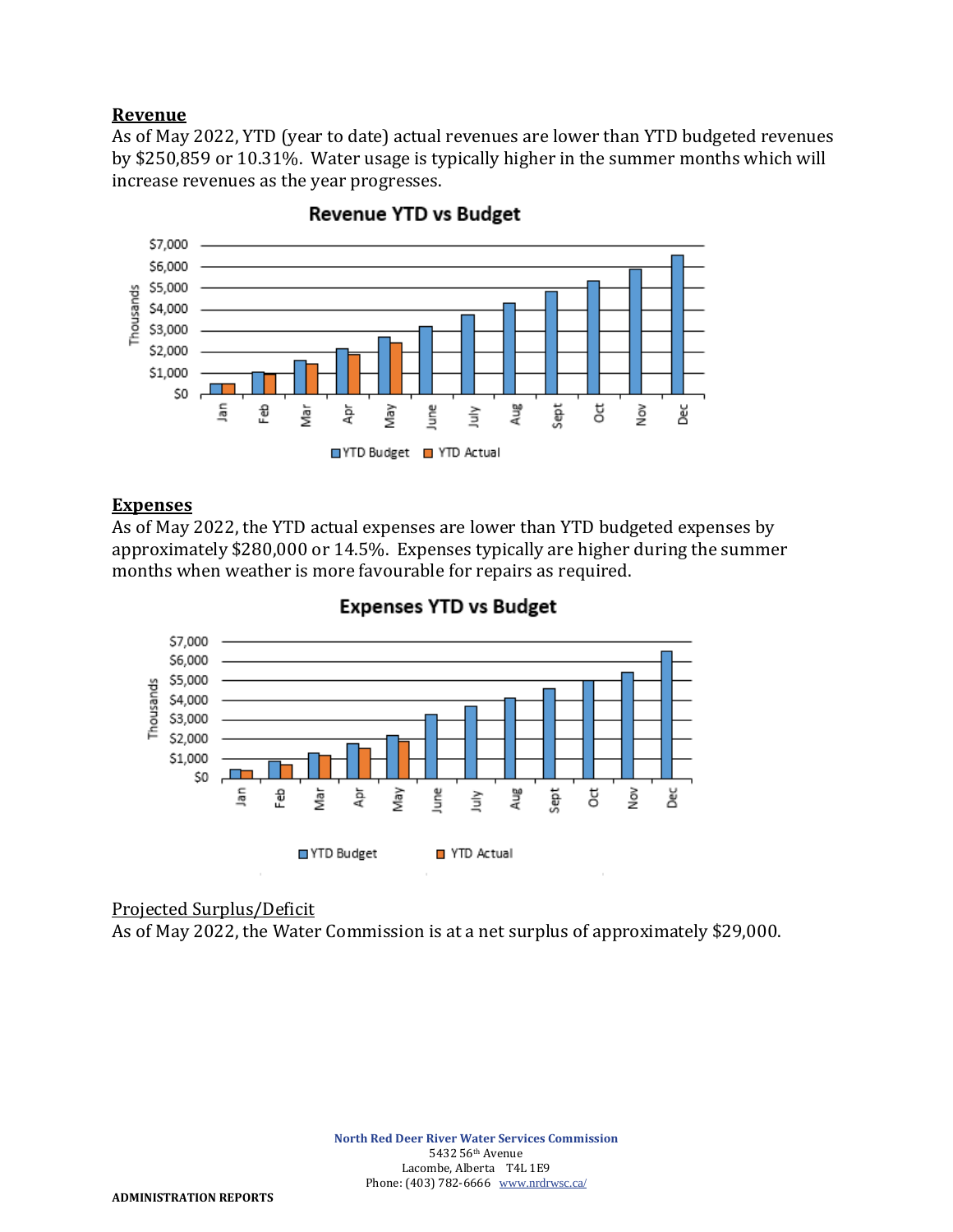#### **OPERATIONAL**

Alberta One-Call Locate Requests:



### **Notable activities since last report:**

• Operations continue working with Eramosa regarding latency concerns when using the regional SCADA system. The latency timing has improved, although Eramosa and our cellular contractor have some additional improvements to make to speed up the system.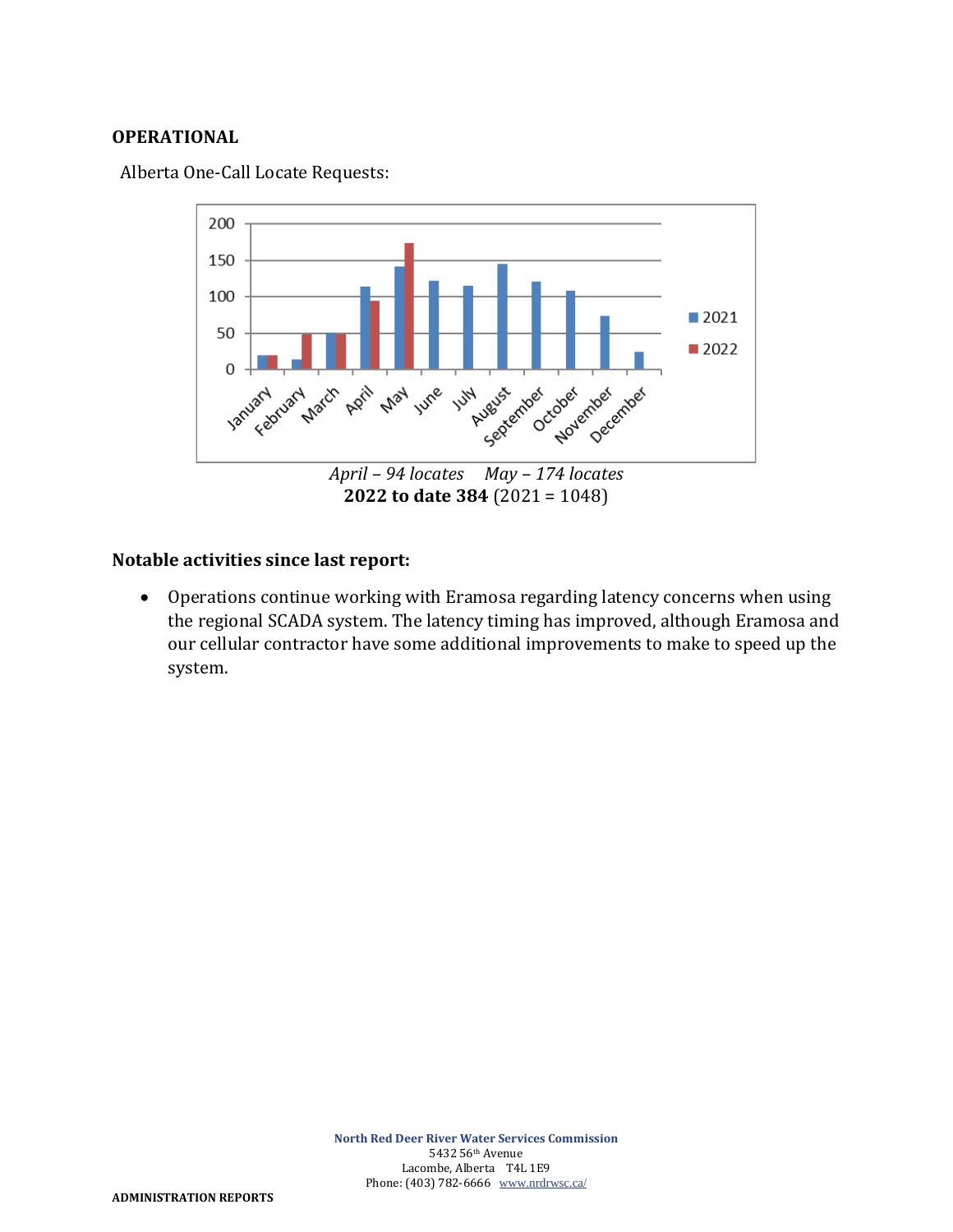# <span id="page-8-0"></span>**Request For Decision**

**Management and Operations Services Contract**

Date: June 20, 2022 Prepared by: Jordan Thompson, CAO Presented by: Jordan Thompson, CAO



# **PURPOSE:**

To advise the Board of the City of Lacombe's intent to seek renewal of its Management and Operations Services Contract with the NRDRWSC.

# **ACTION/RECOMMENDATION**:

THAT the Commission accepts this report as information.

# **ISSUE ANALYSIS:**

The current contract term with the City of Lacombe ends December 31, 2022. The services agreement indicates the parties will negotiate in good faith between September 1 – October 31, 2022 to complete a new contract for services effective January 1, 2023. To that end the City has expressed its intent to submit a renewed services proposal at the September 19, 2022 meeting for the Commission's consideration.

The Board is advised that due to the pending system expansion, inflationary pressures, and continuous improvement of its services, it is highly unlikely the upcoming services contract value will remain at its historical average rate of \$172,000/year for the next contract term.

At the September meeting the Board will be asked to decide on the following options:

- 1. Accept the City's proposal and renew the contract with the City of Lacombe, or
- 2. Negotiate the terms of the City's proposal for consideration at a future meeting, or
- 3. Invite member municipalities to respond to a Request for Proposal, or
- 4. Issue an open and competitive Request for Proposal.

# **FINANCIAL IMPLICATIONS:**

The 2015-2021 average value of the current services contract is \$172,000.



# Actual NRDRWSC Mangement and Operations Services Contract Value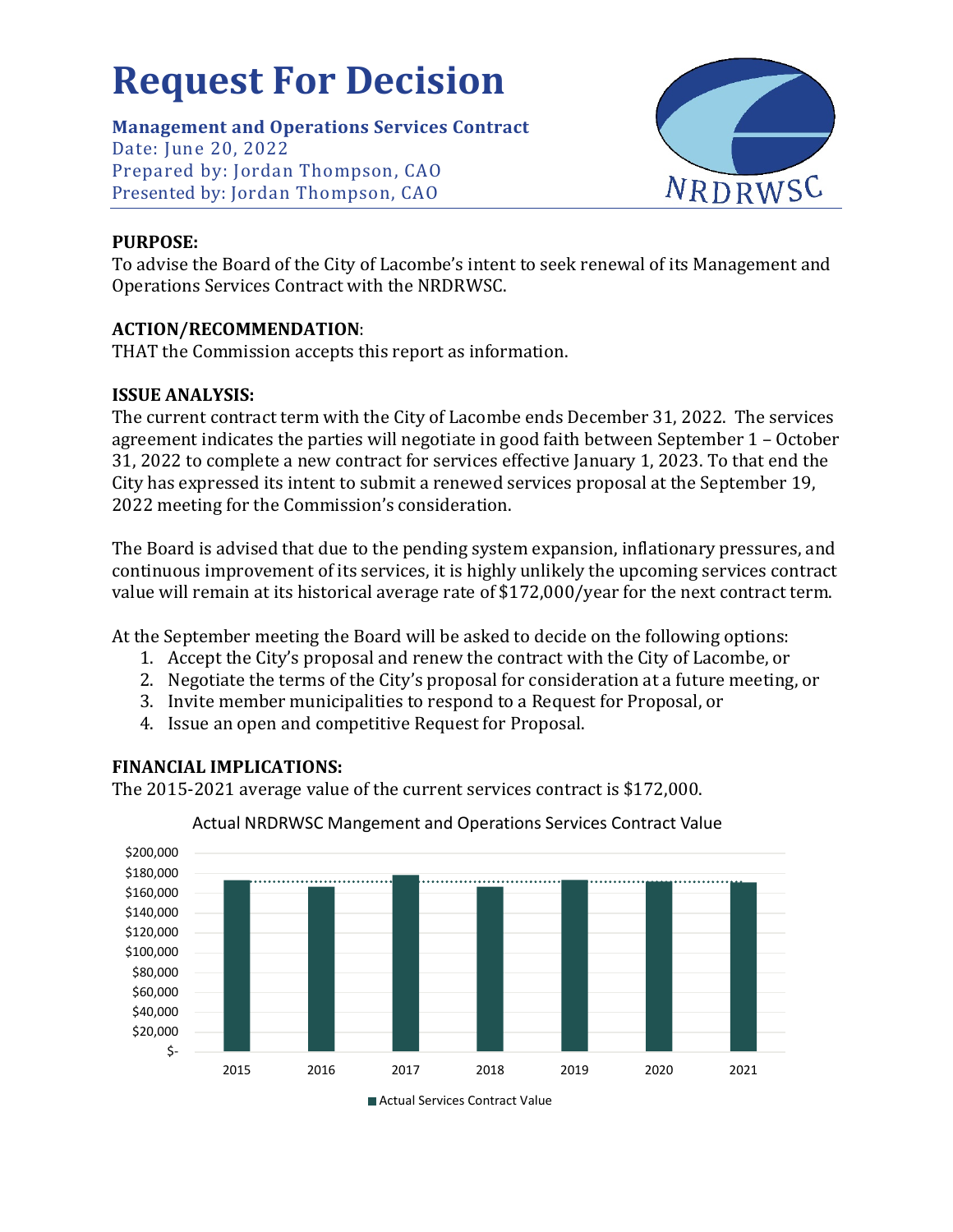#### **ALTERNATIVES**:

The Commission may choose to:

- A. Accept this report as information. OR
- B. Direct Administration how it wishes to proceed.

#### **ATTACHMENTS**:

In Camera- NRDRWSC Contract for Services – 2020-2022

**North Red Deer River Water Services Commission** 5432 56th Avenue Lacombe, Alberta T4L 1E9 Phone: (403) 782-6666 [www.nrdrwsc.ca](http://www.nrdrwsc.ca/)